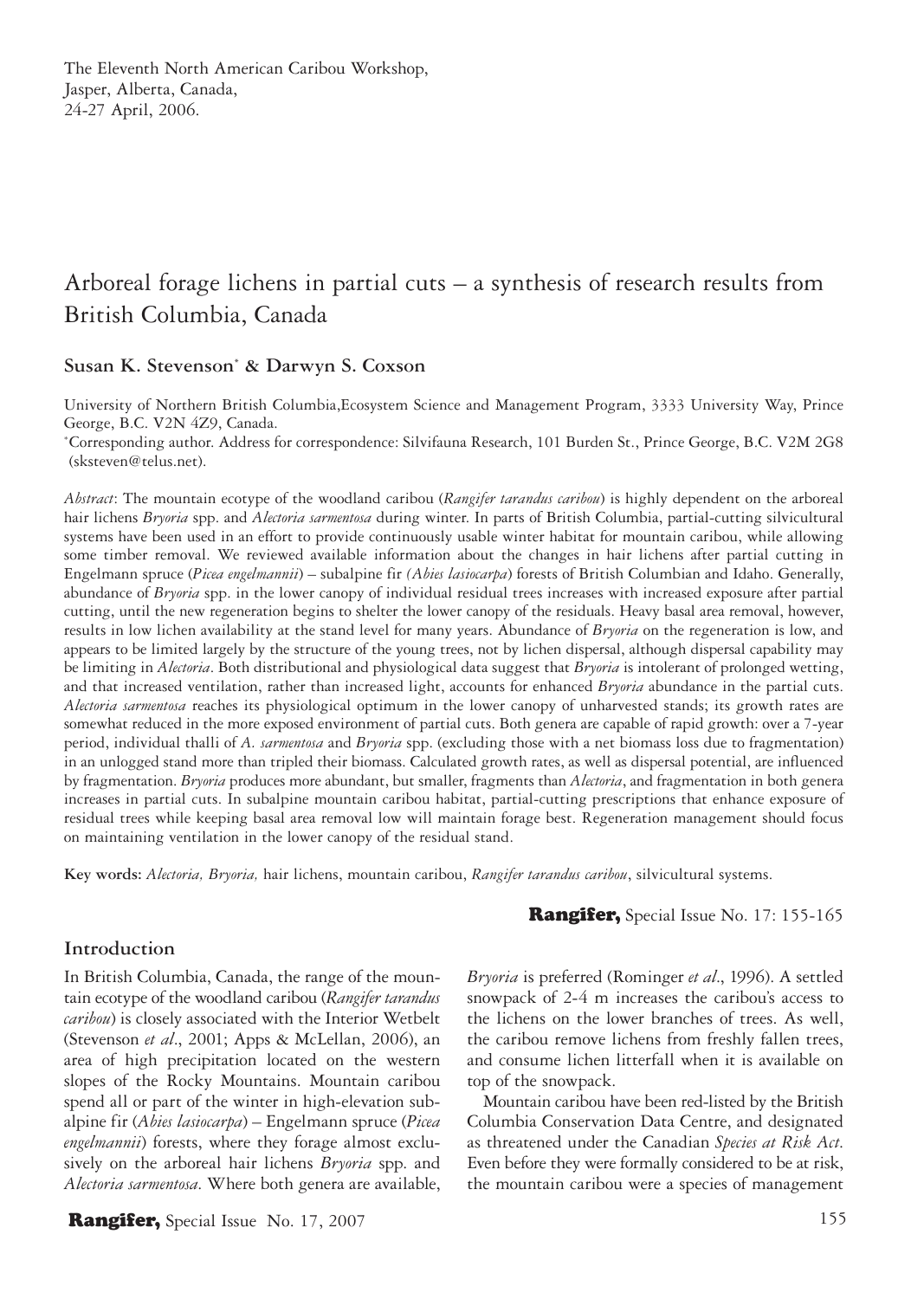concern because of their declining numbers and their apparent sensitivity to resource development and human activity within their range (Stevenson & Hatler, 1985). Clearcut forest harvesting was thought to be incompatible with the conservation of mountain caribou, which were known to be closely associated with old-growth forests. Recommendations for the use of partial cutting, rather than clearcutting, within the range of mountain caribou were developed (Stevenson *et al*., 1994; 2001), and a number of experimental and operational partial cuts were implemented. These have included group retention, in which trees are removed in patches up to 1 ha, and single-tree retention, in which trees are removed in a dispersed pattern from throughout the harvest block.

Part of the rationale for using partial cutting rather than clearcutting methods in mountain caribou range is that partial-cutting prescriptions can be designed to maintain substantial numbers of lichen-bearing trees, and may provide continuously usable winter habitat for mountain caribou. Partial cutting may affect mountain caribou in many ways: by altering abundance of forage for other ungulates; by altering abundance or efficiency of predators; by increasing road access and the potential for human disturbance; by modifying snowpack characteristics; and by changing the amount of available forage for the caribou. This paper addresses only the question of how partial cutting affects the abundance and dynamics of the hair lichens *Bryoria* spp. and *Alectoria sarmentosa*.

Partial cutting results in immediate loss of the lichen substrate on felled trees. It creates growing space for new regeneration, and over time, increasing amounts of substrate on young trees become available. The residual trees are exposed to a different microclimatic regime, characterized by greater insolation, more wind exposure, lower humidity, and more exposure to precipitation. Hair lichens in subalpine spruce-fir stands exhibit a marked vertical zonation, with *Bryoria* peaking in abundance in the mid to upper canopy, and *Alectoria sarmentosa*  reaching its greatest abundance in the lower canopy (Campbell & Coxson, 2001). For some time after partial cutting, the light environment in the canopy of the residual stand resembles that in the mid canopy of an unlogged stand (Coxson *et al*., 2003), but as the regeneration develops it will begin to shade the lower branches of the residuals. As well, partial cutting, like any forest harvesting, alters the spatial relationships among trees, increasing the distance between large old residual trees and the new regeneration. These changes in spatial relationships raise the question of the effectiveness of dispersal in promoting the colonization of the new regeneration by lichens.

The objective of this paper is to synthesize what is known about the changes in hair lichens (*Bryoria* spp. and *Alectoria sarmentosa*) after partial cutting in subalpine fir-spruce forests of British Columbia and adjacent Idaho. We review studies of lichen abundance at the tree level and at the stand level in mountain caribou habitat after partial cutting, and studies of the dispersal capability of *Bryoria* spp. and *Alectoria sarmentosa*. We then draw on studies of the physiology and growth rates of these lichens to try to elucidate the mechanisms that might explain the abundance patterns that have been observed. We conclude with the implications of our findings to the management of partial cuts in mountain caribou habitat.

## **Abundance of hair lichens on residual trees after partial cutting**

The impact of partial cutting on the abundance and genus composition of arboreal lichens is expected to change over time. The first partial cuts in mountain caribou habitat that have been consistently monitored were established in the early 1990s. In some parts of the range of mountain caribou, however, partial cuts dating back to the late 1960s have been examined in retrospective studies. We reviewed both types of studies to evaluate long-term patterns in the abundance and genus composition of arboreal forage lichens. All studies but one used the photo guide of Armleder *et al*. (1992) to classify each tree into a lichen abundance class, using photographs of trees with known quantities of lichen below 4.5 m for reference. The study of Rominger *et al*. (1994) was based on biomass sampling in the 2- to 6-m range.

Rominger *et al*. (1994) found no difference between tree-level lichen abundance in partial cuts and unlogged stands in two study areas (Table 1). In northeastern Washington, estimated lichen abundance at the tree level declined between 7 and 15 years after partial cutting; this decline may have been due a windstorm that resulted in significant blowdown in the study area (T. Layser, Idaho Panhandle National Forests, pers. comm., 29 March 2006). All other studies (Table 1) reported an increase in forage lichen abundance in the lower canopy of individual trees after partial cutting.

The studies were consistent in reporting an increase in the proportion of total forage lichens composed of *Bryoria* spp. Based on a retrospective study of 26 partial cuts and 37 unlogged stands, Lewis (2004) reported that in partial cuts, tree-level *Bryoria* biomass increased rapidly for the first 20 years, then appeared to stabilize. The rate of *Bryoria* accumulation on residual trees was greatest in partial cuts with low levels of green tree retention (basal area <10 m<sup>2</sup>/ha).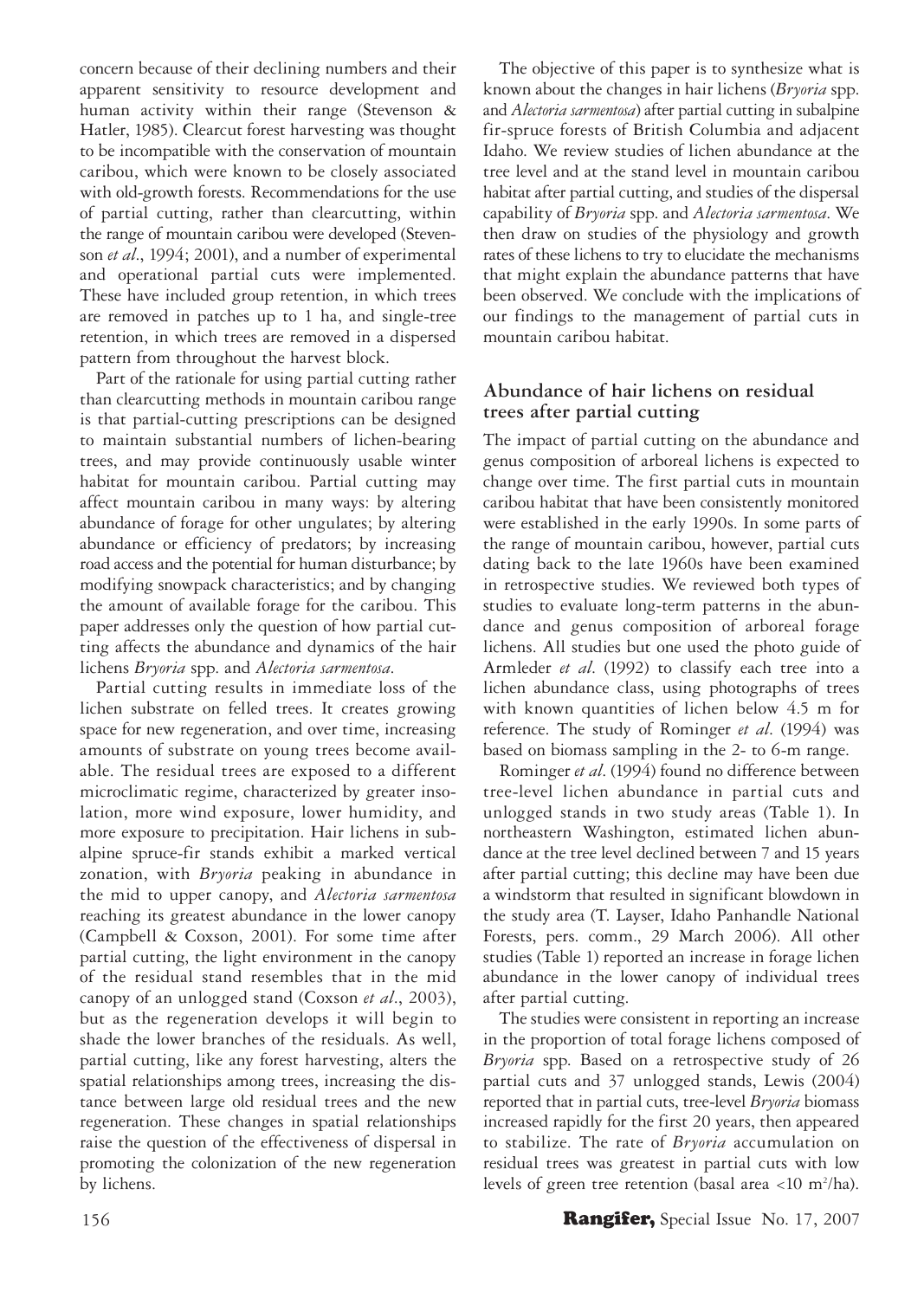*Alectoria* biomass increased linearly with increasing basal area of the residual stand, regardless of time since logging. The proportion of total forage lichens composed of *Alectoria* decreased with time since logging to about 20 years, then showed a slight increase in partial cuts older than about 30 years, especially the ones with higher basal area  $(>20 \text{ m}^2/\text{ha})$ . This shift in genus composition in the oldest partial cuts probably occurred because tree growth was begin-

ning to alter the lower canopy environment to favor development of *Alectoria.* The findings of Lewis (2004), in combination with the other studies (Table 1), strongly suggest that the increased exposure associated with partial cutting promotes the growth of *Bryoria* on the residual trees, at least for the first 30 years. *Alectoria* remains present on residual trees in the partial cuts, but does not appear to benefit from the increased exposure.

**Table 1.** Summary of effects of partial cutting on abundance and genus composition of arboreal forage lichens on residual trees.

| Reference;<br>local<br>population <sup>1</sup>                            | Partial cuts                                                                                                                                       | Unlogged<br>comparison                                                      | Time since<br>harvest                    | Tree-level effect<br>on lichen<br>abundance                                                          | Tree-level effect<br>on genus<br>composition                                                                                           |
|---------------------------------------------------------------------------|----------------------------------------------------------------------------------------------------------------------------------------------------|-----------------------------------------------------------------------------|------------------------------------------|------------------------------------------------------------------------------------------------------|----------------------------------------------------------------------------------------------------------------------------------------|
| Delong et al.,<br>1999; South<br>Selkirks                                 | 15 operational<br>bark beetle<br>salvage blocks                                                                                                    | known caribou<br>foraging areas<br>in Revelstoke<br>and N. Cariboo<br>Mtns. | 14-23 years                              | Significantly<br>more trees<br>with high lichen<br>abundance<br>in partial cuts                      | Significantly<br>more trees<br>dominated by Bryoria<br>rather than Alectoria<br>in partial cuts                                        |
| Rominger et<br>al., 1994;<br>South Sel-<br>kirks and<br>adjacent<br>Idaho | 1 high-volume<br>removal cut<br>(density 33% of<br>unlogged stand<br>and 1 low-vol-<br>ume removal<br>cut (density<br>$81\%$ of<br>unlogged stand) | adjacent stands                                                             | $12-15$ years                            | No difference<br>between partial<br>cuts and unlogged<br>stands                                      | Slightly higher<br>proportion of Bryoria<br>in partial cuts                                                                            |
| Stevenson,<br>2001 and<br>unpubl.<br>data; North<br>Cariboo<br>Mtns.      | 1 block with<br>dispersed reten-<br>tion ranging<br>from $51-31\%$ of<br>initial basal area                                                        | adjacent stand                                                              | measured in<br>Years $0, 4$ ,<br>8, & 13 | Decrease in Year 4<br>followed by<br>increase                                                        | Percent Bryoria<br>increased                                                                                                           |
| Lewis, 2004;<br>Wells Gray<br>South                                       | 26 partial cuts<br>with various<br>levels of dis-<br>persed retention                                                                              | 37 unlogged<br>stands of various<br>ages                                    | $0-38$ years                             | Lichen biomass<br>increased after<br>logging due to<br>increased rate<br>of Bryoria<br>accumulation. | Percent Bryoria<br>increased with time<br>since logging to about<br>20 years, then<br>decreased slightly in<br>the oldest partial cuts |
| Waterhouse et<br>al., 2007;<br>Wells Gray<br>North                        | 4 replicates;<br>group<br>selection<br>harvesting w/ 3<br>opening sizes;<br>30% volume<br>removal                                                  | adjacent stands                                                             | 10 years                                 | More trees in<br>partial cuts than<br>uncut stands<br>shifted toward<br>higher lichen<br>classes     | Slightly higher<br>proportion of Bryoria<br>in partial cuts                                                                            |
| Layser,<br>unpubl. data <sup>2</sup> ;<br>NE Washing-<br>ton              | 1 block $w/40\%$<br>crown closure<br>retention                                                                                                     | adjacent stand                                                              | measured<br>after 7 & 15<br>years        | Apparent loss<br>between Years 7<br>and 15; may have<br>been due to major<br>windthrow event         | Percent Bryoria<br>increased                                                                                                           |

<sup>1</sup> Local populations as defined by Mountain Caribou Technical Advisory Committee (2002).

<sup>2</sup> T. Layser, Idaho Panhandle National Forests, pers. comm., 29 March 2006.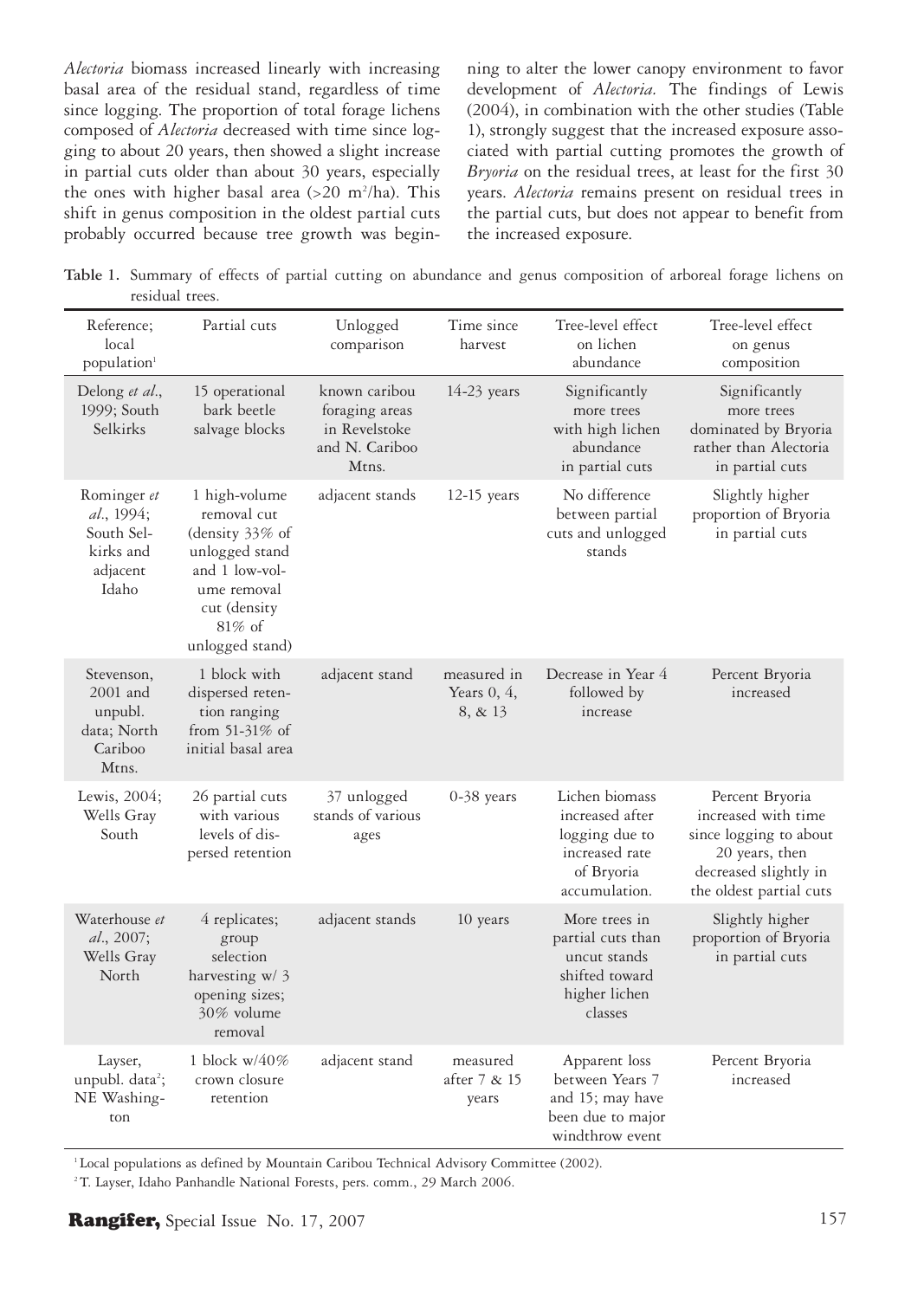Effects of partial cutting on forage lichen biomass at the stand level may differ substantially from effects at the tree level. DeLong *et al*. (1999) found that the average density of trees >12.5 cm dbh in the partial cuts they studied was 50-60% lower than the density in known mountain caribou foraging areas. They concluded that the partial cutting maintained suitable trees, but perhaps not enough of them to maintain suitable habitat. Lewis (2004) reported that stand-level lichen biomass was low (<12 kg/ha) in older partial cuts with basal area <10 m2 /ha, even though tree-level lichen biomass was high. Older partial cuts with basal area >15 m<sup>2</sup>/ha supported up to 10 times as much stand-level biomass, sometimes exceeding that in unlogged stands, even though stem density was lower.

## **Abundance of hair lichens on young trees after partial cutting**

Most of the available forage lichen biomass in partial cuts is present on the residual trees, not on the trees that have regenerated after harvesting. Although few studies have documented lichen biomass on young trees in partial cuts, research from a variety of forest types has documented low biomass of hair lichens in young stands in general (McCune, 1993; Price & Hochachka, 2001; Campbell & Fredeen, 2004). Within mountain caribou range, Lewis (2004) reported that biomass of both *Bryoria* and *Alectoria* was low in stands younger than 50 years and the proportion of the biomass composed of *Alectoria* decreased as stand age decreased. Seventy-five years after wildfire, hair lichen biomass in a regenerating Engelmann sprucesubalpine fir stand was low compared to old-growth stands, and *A. sarmentosa* was particularly sparse (Goward & Campbell, 2005). In a western larch seed tree block, none of the 20- to 40-year-old trees sampled by Bunnell *et al*. (2007) reached Lichen Abundance Class 3 of Armleder *et al*. (1992), the threshold for potential caribou feeding sites identified by field researchers (Stevenson *et al*., 1998).

There has been considerable discussion in the literature of the extent to which the low abundance of hair lichens in young stands is attributable to dispersal limitations, to slow growth rates, to microclimatic variables, or to structural limitations of young trees (e.g., Esseen *et al*., 1996; Peck & McCune, 1997; Peterson & McCune, 2001; Goward & Campbell, 2005). Dispersal studies in a variety of locations have consistently shown that *Bryoria* spp. disperse more effectively than *Alectoria sarmentosa* (Stevenson, 1988; Dettki, 1998; Dettki *et al*., 2000; Quesnel & Waters, 2001; Stevenson & Coxson, 2003). Within mountain caribou range, Goward (2003) reported that *Bryoria*

fragment densities on snow in subalpine meadows were greatest near the forest edge but still substantial at 1 and 2 km from the edge. In a larch stand in the East Kootenay region of British Columbia, abundance of *Bryoria* spp. on the regenerating trees was not associated with proximity to the larch seed trees (Bunnell *et al*., 2007). It appears that, at least at the scale of a partial cut, dispersal does not limit the colonization of regeneration by *Bryoria* spp. in highelevation mountain caribou range.

There is more evidence for dispersal as a limiting factor for *A. sarmentosa*. In addition to studies cited above that showed limited dispersal distances of *A. sarmentosa*, abundance of *A. sarmentosa* in managed stands has been associated with the presence of remnant old trees (Neitlich & McCune, 1997; Peterson & McCune, 2001). The limited dispersal capability of *A. sarmentosa* is probably associated with both large fragment size and, in many forest types, its characteristic location in the lower canopy that results in a low release height of fragments.

There is mounting evidence that the abundance of *Bryoria* spp. in young stands is limited primarily by the structural attributes of young trees. Goward (1998) hypothesized, based on the distributional patterns of *Bryoria* spp. in Engelmann spruce-subalpine fir forests, that *Bryoria* is intolerant of prolonged wetting, especially as a result of snowmelt. He observed that *Bryoria* biomass is invariably much greater on defoliated portions of branches than in the foliated zone, except where foliated branches are exposed to high ventilation. He ascribed the low abundance of *Bryoria* on foliated branch portions primarily to greater accumulation and retention of snow, resulting in prolonged wetting and periodic dieback of *Bryoria*. *Bryoria* does not become abundant until trees are old enough – usually 100-150 years – to develop a substantial defoliated zone. In their study of a regenerating stand 75 years after wildfire, Goward & Campbell (2005) attributed the low *Bryoria* biomass in the upper canopy to substrate limitations – the availability of defoliated branches and the stable environmental conditions that develop once crown growth has slowed. They attributed the low *Bryoria* biomass in the lower canopy (above the snowpack) to sheltered conditions producing humidity levels that are too high for many *Bryoria* species.

# **Physiology and growth rates of hair lichens**

The studies of hair lichen abundance in high-elevation mountain caribou range discussed in the previous sections revealed that *Alectoria sarmentosa* is often abundant in the lower canopy of old stands, and sparse or absent in the upper canopy. It remains present on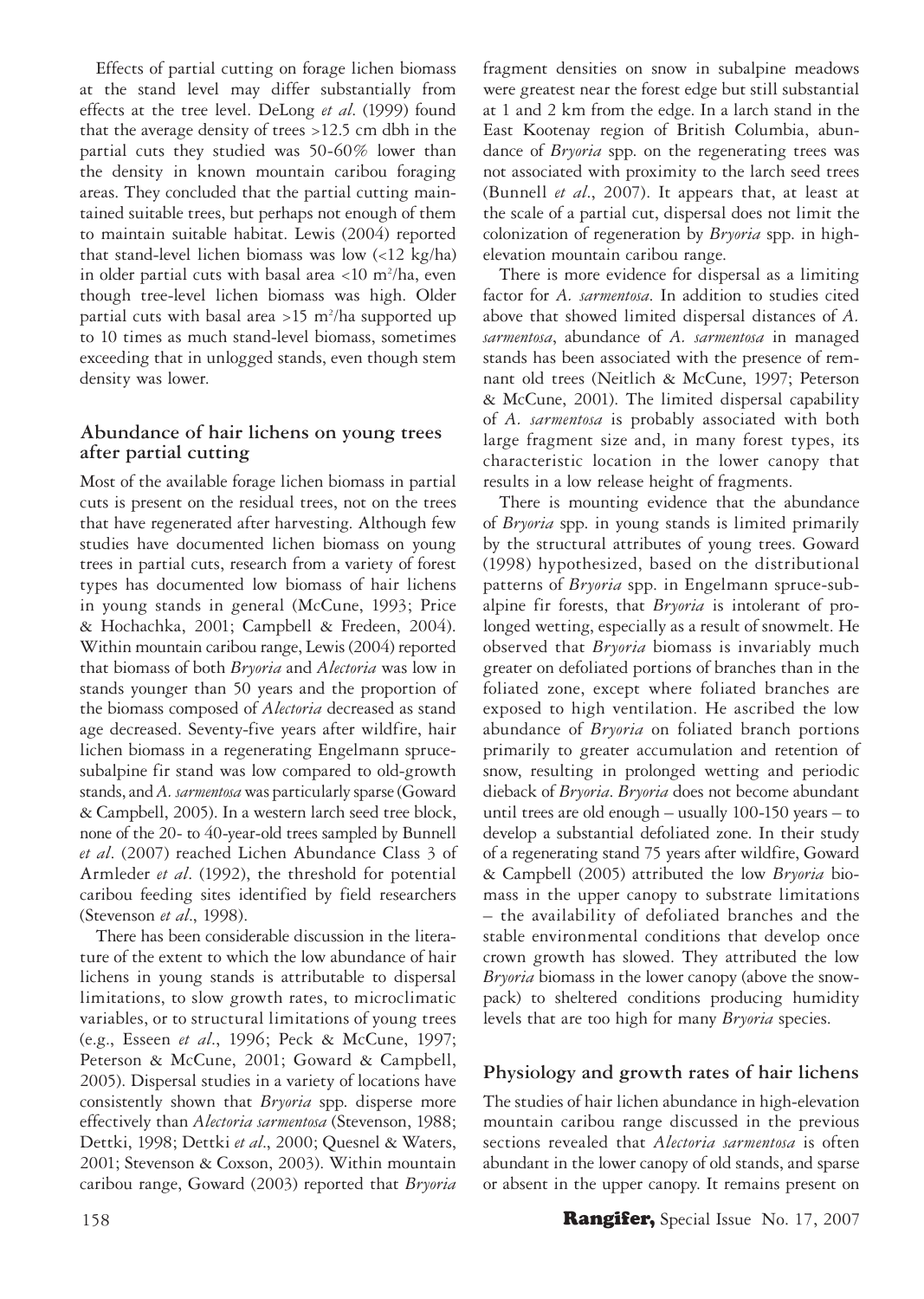residual trees after partial cutting, but does not exhibit a conspicuous increase in biomass. It is extremely sparse or absent on young regeneration after partial cutting.

These studies also showed that *Bryoria* spp. are present throughout the canopy in old Engelmann spruce-subalpine fir stands, but reach their highest abundance in the mid to upper canopy. After partial cutting, the abundance of *Bryoria* on residual trees increases. *Bryoria* spp. are consistently present on regenerating trees in young stands and partial cuts, but do not attain high biomass until later in stand development. The distribution pattern of *Bryoria* spp. suggests that many species do not tolerate prolonged wetting, and are excluded from locations that are poorly ventilated or subject to prolonged hydration.

Studies of the physiology and growth rates of lichens can help to elucidate the mechanisms behind observed patterns of abundance. Coxson & Coyle (2003) examined the hypothesis that height-related niche partitioning of *Alectoria* and *Bryoria* reflects differential growth responses to gradients in canopy microclimate. If that hypothesis was supported, it would also help to explain changes in abundance patterns in partial cuts, where increased exposure alters the canopy microclimate profile. Coxson & Coyle (2003) measured microclimate variables at two heights in an old Engelmann spruce-subalpine fir stand: at 4 m, in the zone where *A. sarmentosa* is abundant, and at 15 m, in the lower portion of the zone dominated by *Bryoria* spp. In the laboratory, they measured photosynthetic and respiratory activity of *A. sarmentosa* and *Bryoria* spp. at a range of temperatures, moisture levels, and light intensities. Combining the two data sets, they estimated net assimilation by month for *A. sarmentosa* and *Bryoria*  spp. at the 4- and 15-m level over a 20-month period.

Both genera were capable of maintaining positive net assimilation during most of the year, experiencing negative assimilation only during early winter (Fig. 1). Lichen thalli were hydrated from snowmelt events 26-29% of the time during the winter, though 75% of the time hydration occurred in the dark. During summer, the lichens were hydrated by rainfall 16% of the time, 45% of this in the dark. During both winter and summer, the single largest limitation on net assimilation in both genera was thallus moisture content (Coxson & Coyle, 2003). *A. sarmentosa* showed consistently higher rates of net assimilation at 4 m than at 12 m. These results would predict reduced biomass accumulation in upper canopy positions, though perhaps not as abrupt a decline as is observed in the field. This may reflect the relatively small gradients in moisture availability observed with height in the canopy profile, due to the quite open



**Fig. 1.** Predicted net assimilation (mg  $CO_2$   $g^{-1}$  month<sup>-1</sup> and mg C-1 . g-1 . month-1) in *Alectoria sarmentosa* and *Bryoria* spp. (*B. fremontii* and *B. fuscescens*) at heights of 4 and 15 m within the canopy. Measurements are for the period October 1997 to June 1999 (reproduced from Coxson & Coyle, 2003).

canopy structure in ESSF. Other factors, such as breakage of the long, relatively heavy thalli of *A. sarmentosa* when subjected to loads of ice or snow, may be more important in excluding *Alectoria* from the upper canopy positions in these high-snowfall ecosystems.

In contrast, Coxson & Coyle (2003) found no consistent relationship between canopy position and net assimilation for *Bryoria* spp Their results predict that *Bryoria* would occur with equal abundance in upper and lower canopy positions. As that is not the case, Coxson & Coyle (2003) also examined the possibility that some *Bryoria* spp. are excluded from the lower canopy by their response to prolonged wetting. They measured rates of gas exchange of thalli of *Bryoria*  spp. and *A. sarmentosa* that were kept fully saturated for 12 days. Although rates of net photosynthesis of saturated thalli declined over time in both genera (Fig. 2), *Bryoria* spp. showed a more abrupt decline after six days of continuous hydration, whereas *A. sarmentosa* declined more gradually. It should be noted that this decline appears mainly to be one of the algal biont's physiological response, as rates of dark respiration (predominantly from the fungal biont) show little change over this time period. These results, though not conclusive, tend to support Goward's (1998) hypothesis that some *Bryoria* species do not persist in canopy positions where they experience prolonged wetting, either from summer rainfall events or from wet snowpack held on branches within the canopy. Although a more open stand structure will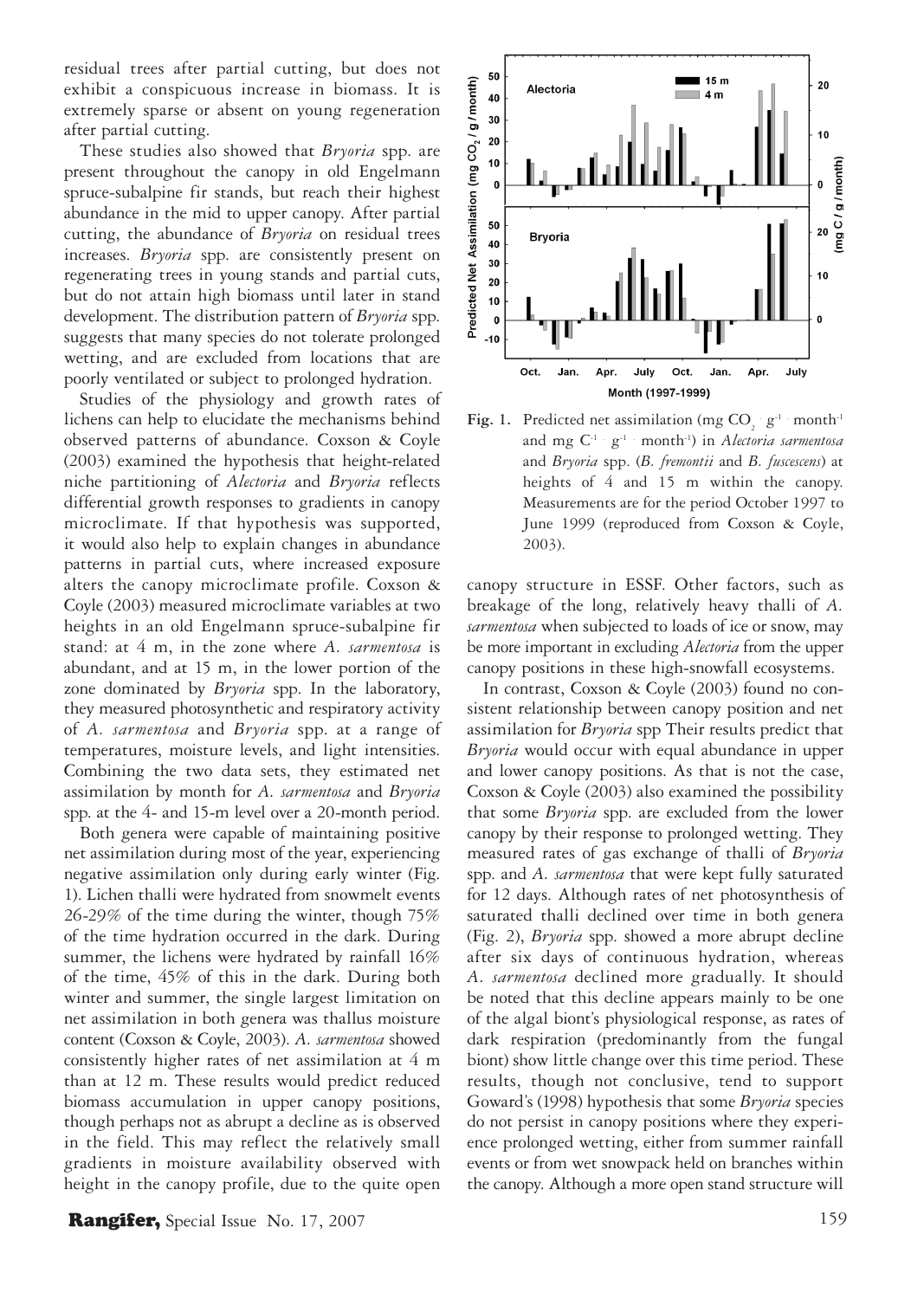most immediately reduce the duration of periods when lichens can grow, with evaporation rates increasing as exposure to wind and solar insolation increase, these same trends will limit respiratory loss of lichen biomass during extended wetting events (and subsequent dieback events). Further, the sloughing of accumulated snow from canopy branches during high wind gusts may reduce *in-situ* decomposition of thalli within lower canopy positions.

It is reasonable to expect that differences in net assimilation will be reflected in the growth rates of individual lichen thalli. On the basis of physiological studies, we would predict higher growth rates for *Alectoria* in sheltered locations, such as the lower canopy or a more closed stand, than in exposed locations, such as the upper canopy or a more open stand. Physiological studies do not suggest any difference in *Bryoria* growth rates between more sheltered and more exposed locations, although there does appear to be a physiological basis for the exclusion of *Bryoria*  from sheltered locations. The lichen abundance studies, however, suggest that individual thalli of *Bryoria*  might grow faster in more exposed locations.

### **Growth rates of individual lichen thalli**

At three silvicultural systems study areas in Engelmann spruce-subalpine fir stands (Table 2), we have measured growth rates of arboreal lichens by repeatedly weighing lichen thalli that were attached to an artificial substrate and grown in the field.

Although methods varied slightly among study areas, the general approach was the same: we weighed composite samples of 2-4 individual specimens of either *Alectoria sarmentosa* or *Bryoria* spp. in a laboratory in which temperature and humidity were controlled, and then attached the samples to glass tubes with silicone seal. After the silicone seal dried, we reweighed the lichen/tube assemblies, fitted them into mesh-covered enclosures, and suspended them from the branches of trees. In spring and fall of each year, we reweighed the lichen/tube assemblies and returned them to the field. Lichen fragments found on the floor of the enclosure were weighed and discarded, but some loss of sample fragments as well as gain of non-sample fragments occurred. These methods were described in more detail by Stevenson (2001) and Stevenson & Coxson (2003).

 In all treatments except the Group Selection treatment (Table 2), the enclosures were placed on randomly selected trees located along transects. In the Group Selection treatment at Pinkerton CP377, enclosures were placed on randomly selected trees along the edges of the openings (Stevenson & Coxson 2003).

We expressed the results of these three studies as relative growth (RG) over the entire measurement period (Fig. 3), or

$$
\text{RG} = (\text{W}_{_2}-\text{W}_{_1})/\text{W}_{_1} \ast 100
$$

where  $W_{1}$  is lichen weight at the beginning of the study and  $\mathbf{W}_{_{2}}$  is lichen weight at the end of the study. Thus, relative growth of 100% indicates that the

**Table 2.** Summary of lichen growth rate study areas

| Study area          | References                                                          | Monitoring<br>period | Treatments                     | Treatment description                                 | Number of<br>growth rate<br>samples |
|---------------------|---------------------------------------------------------------------|----------------------|--------------------------------|-------------------------------------------------------|-------------------------------------|
| Pinkerton<br>CP 376 | Stevenson<br><i>et al.</i> , 2001;<br>S. Stevenson,<br>unpubl. data | 1992-1994            | Single-tree selection (STS)    | 61% basal area removal<br>with dispersed retention    | 17 Bryoria<br>16 Alectoria          |
|                     |                                                                     |                      | Unlogged control (UN)          |                                                       | 19 Bryoria<br>19 Alectoria          |
| Lucille<br>Mountain | Stevenson,<br>2001;<br>S. Stevenson,<br>unpubl. data                | 1993-2000            | Irregular<br>shelterwood (ISW) | 50% basal area removal<br>with dispersed retention    | 11 Bryoria<br>12 Alectoria          |
|                     |                                                                     |                      | Group retention (GR)           | 69% basal area removal<br>with clumped retention      | 13 Bryoria<br>14 Alectoria          |
|                     |                                                                     |                      | Unlogged control (UN)          |                                                       | 17 Bryoria<br>16 Alectoria          |
| Pinkerton<br>CP 377 | Stevenson &<br>Coxson,<br>2003                                      | 1999-2000            | Single-tree<br>selection (STS) | 30% basal area removal<br>with dispersed retention    | 39 Bryoria<br>46 Alectoria          |
|                     |                                                                     |                      | Group selection (GS)           | 30% basal area removal<br>in openings of $0.1-0.4$ ha | 36 Bryoria<br>32 Alectoria          |
|                     |                                                                     |                      | Unlogged control (UN)          |                                                       | 41 Bryoria<br>39 Alectoria          |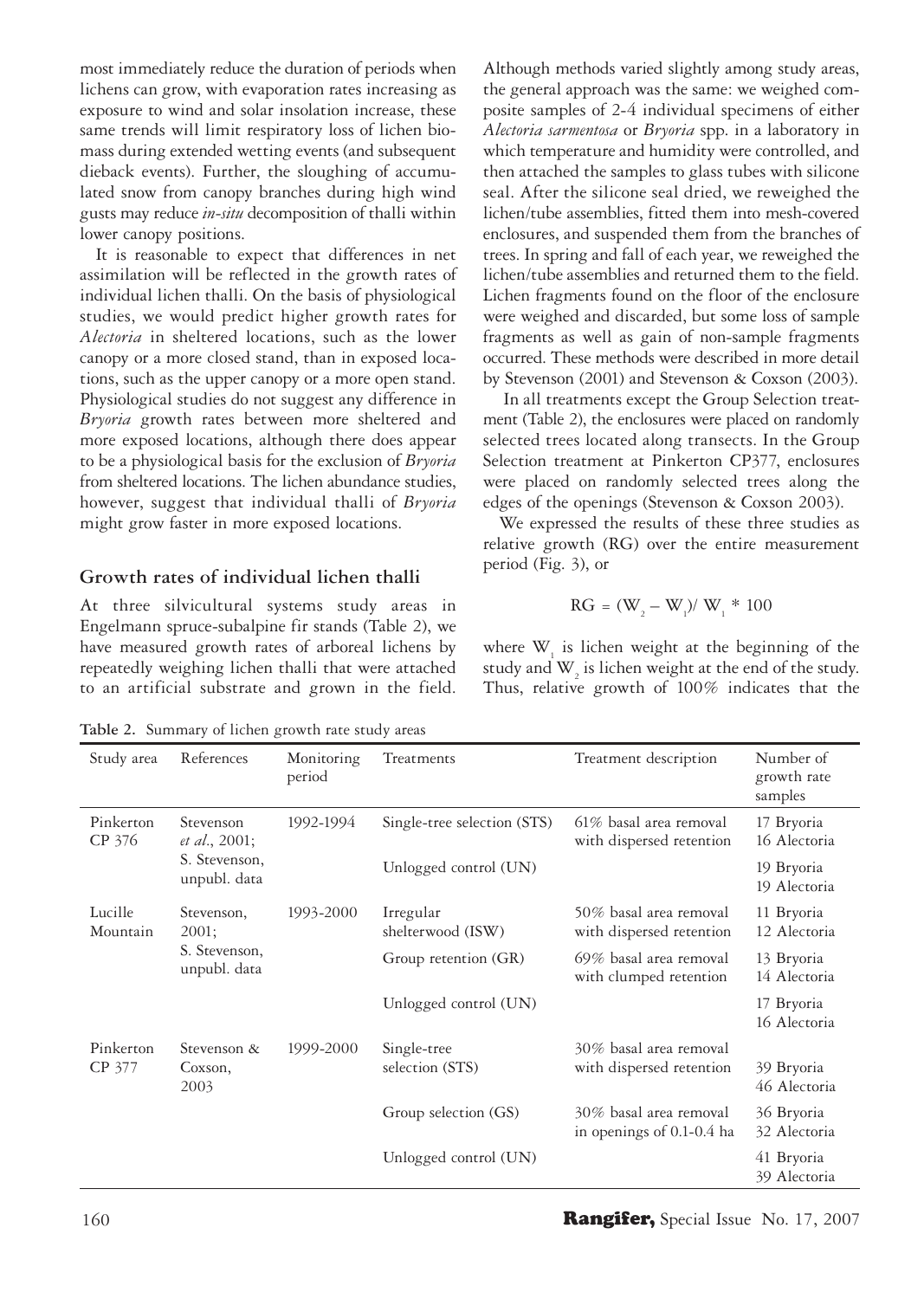

**Fig. 2.** Mean rates of gas exchange (mg  $CO_2$   $g^{-1}$   $h^{-1}$ ) in summer-collected thalli of *Alectoria sarmentosa* and *Bryoria* spp. held at full thallus saturation for up to 288 h. Gas exchange measurements took place at 15°C, and each of 0 and 300  $\mu$ mol  $\cdot$  g<sup>-1</sup>  $\cdot$  m<sup>-2</sup>  $\cdot$  s<sup>-1</sup> photosynthetic photon flux density (PPFD) (reproduced from Coxson & Coyle, 2003).

thalli doubled their mass; the relative growth rates of approximately 250% observed in the unlogged treatment unit at Lucille Mountain indicate that the thalli more than tripled their mass over a 7-year period. Thalli that failed to gain mass during the study period – generally because of mortality, loss of large fragments, or damage to the enclosures – are excluded; the resulting sample sizes are shown in Table 2. Data were arcsine transformed for statistical analysis. Significant differences shown in Figure 3 are based on *t*-tests (Pinkerton CP376) and analysis of variance with Bonferroni adjustments for multiple comparisons (Lucille Mountain; Pinkerton CP377).

In general, growth rates of *Alectoria* were lower in the partially cut areas than in the unlogged control areas. At Lucille Mountain, *Alectoria* growth rates appeared to be lower in the more evenly dispersed retention of the irregular shelterwood treatment than in the clumpier retention of the group retention treat-



**Fig. 3.** Relative growth (per cent) and standard error of *Bryoria* spp. and *Alectoria sarmentosa* thalli at three silvicultural systems study areas: Pinkerton CP376 (adapted from Stevenson *et al*., 2001), Lucille Mountain (S. Stevenson, unpubl. data; methods in Stevenson, 2001), and Pinkerton CP377 (adapted from Stevenson & Coxson, 2003). Within species, means sharing the same letter were not significantly different (*P* >0.05; Bonferroni adjustment for multiple comparisons).

ment, even though basal area removal was higher in the group retention treatment (Table 2). These trends were not statistically significant at the 0.05 level, perhaps because attrition over the seven-year study period resulted in small sample sizes. The single exception to this pattern occurred in the single-tree selection treatment unit at Pinkerton CP377, which represented the smallest increase in canopy exposure of any of the treatments studied. Thus, the *Alectoria* growth rates observed in the growth rate studies are generally consistent with the physiological studies and with the abundance patterns observed in partial cuts.

On the basis of the lichen abundance studies reviewed above, we would expect that growth rates of individual *Bryoria* thalli would be elevated in partial cuts. Physiology studies, which found no relationship

## **Rangifer,** Special Issue No. 17, 2007  $161$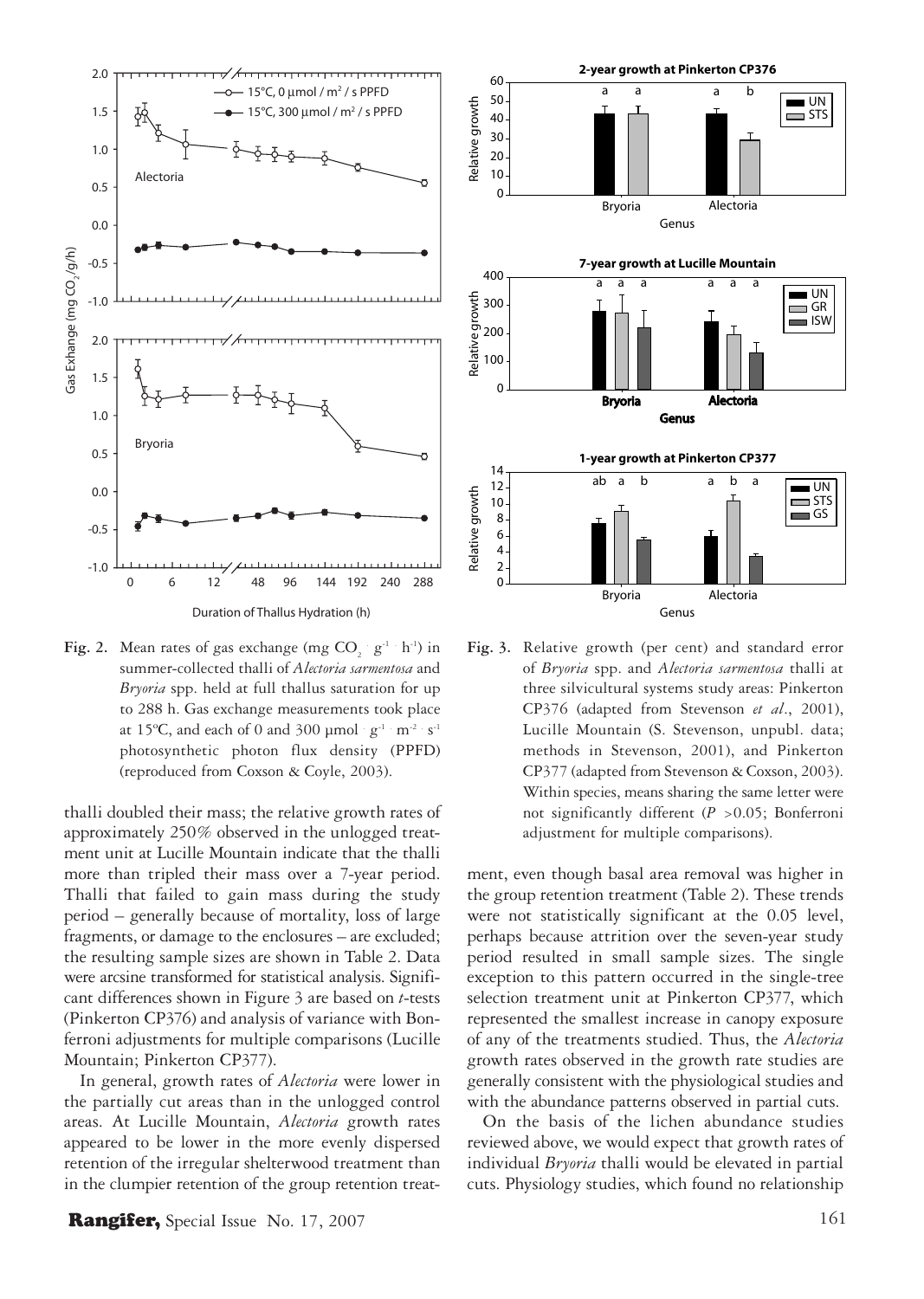

**Fig. 4.** Mass (g) of individual growth-rate replicates of *Alectoria sarmentosa* and *Bryoria* spp. in the unlogged control area (UN), group retention area (GR), and irregular shelterwood area (ISW) at Lucille Mountain, fall 1993-fall 2000 (S. Stevenson, unpubl. data; methods and site description in Jull & Stevenson, 2001).

between net assimilation in *Bryoria* and canopy position, would predict that growth rates of *Bryoria* in partial cuts would not differ from those in an unlogged stand. Our results (Fig. 3) show few significant differences in *Bryoria* growth rates between the unlogged control areas and the partial cuts. Only on trees at the edges of group selection openings at Pinkerton CP377 were growth rates of *Bryoria* spp. significantly lower than growth rates in the unlogged control area. Stevenson & Coxson (2003) suggested that the reduced growth rates reflected reduced duration of lichen hydration at the edge of the group selection openings, as described by Coxson *et al*. (2003). As well, substantial fragmentation of both *Alectoria* and *Bryoria* growth rate samples was documented at Pinkerton CP377 (Stevenson & Coxson 2003). Although samples that lost biomass were not included in the growth-rate analysis (Fig. 3), calculated growth rates may still have been affected by the loss of smaller fragments.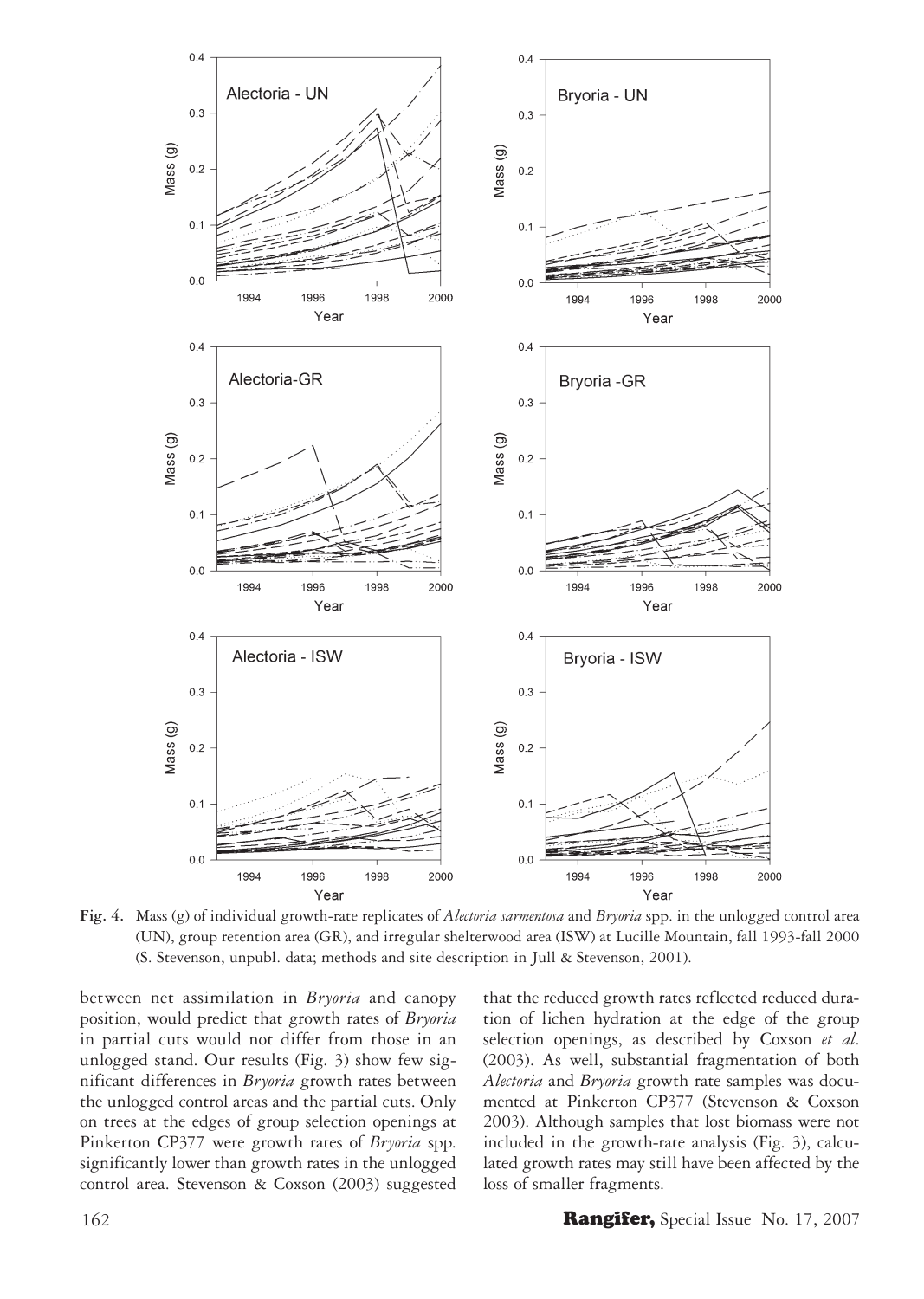#### **The role of fragmentation**

Changes in the biomass (standing crop) of canopy lichens depend on their net carbon assimilation (growth), but also on several other factors: losses through consumption by herbivores, losses through in situ decomposition, losses through fragmentation, and gains through colonization. Consumption by caribou in these ecosystems is relatively low because there are few caribou, and most of the lichens in the forest canopy are out of their reach. In situ decomposition probably is a significant factor in subalpine forests (Goward, 1998; Stevenson & Coxson, 2003), but it tends to differentially affect lichens in low-exposure habitats. As the growth-rate samples were small clumps isolated within mesh enclosures, they were well ventilated and unlikely to be subject to the dieback described by Goward (1998). Fragmentation, however, is an important factor in the ecology of hair lichens, and is the major source of the propagules that are responsible for colonization.

The seven-year growth rate data set from Lucille Mountain described above (Table 2) allows us to examine biomass accumulation of individual lichen thalli from fall 1993 until fall 2000, or until samples were lost due to enclosure damage or breakage of the entire specimen (Fig. 4). The data reveal a pattern of exponential growth, interrupted by deviations from the pattern. About half of the thalli that experienced a precipitous decline in biomass resumed exponential growth, while the remainder continued to decline. Thalli such as these, which lost large fragments, would have been excluded from the results shown in Fig. 3, because of their net loss of biomass over the 7-year period. Other thalli leveled off or declined slightly in biomass, and then resumed exponential growth. These individuals, which presumably lost smaller fragments, would have been included in the data summarized in Fig. 3. Overall, the results reveal a dynamic system in which fragmentation has a major influence on calculated growth rates.

Fragmentation does not affect calculated growth rates equally, however, in all lichen groups. The tendency of *Alectoria sarmentosa* to produce fewer but larger fragments than *Bryoria* spp. has been documented in several studies (Stevenson, 1988; Renhorn & Esseen, 1995; Dettki, 1998). Using the Lucille Mountain growth rate data set, we calculated the mass of each fragment found on the floor of the enclosure as a percent of the mass of the growth rate sample at the beginning of the measurement period, and graphed the results by 10% intervals. More small fragments of *Bryoria* spp. than *Alectoria* were found in the bottoms of cages (Fig. 5). These results actually understate the effect because the smallest fragments (< about 1% of the mass of the growth rate sample),



**Fig. 5.** Size-class distribution of *Bryoria* and *Alectoria*  fragments collected from the bottoms of enclosures at Lucille Mountain, 1993-2000. Size classes represent the mass of the fragment as a percentage of the mass of the sample at the beginning of the measurement period (S. Stevenson, unpubl. data; methods in Stevenson, 2001).

which were overwhelmingly *Bryoria* spp., were not collected and weighed. As well, fragmentation occurs more commonly in partial cuts than in unlogged stands. Over the course of the Lucille Mountain study, the occurrence of fragments at the bottoms of cages in the partial cuts was about twice that in the unlogged control area (unpublished data).

We agree with the contention of Goward (1998) that ventilation has an important role in the ecology of *Bryoria* spp. Although a more exposed microclimate does not appear to enhance the capacity of *Bryoria* spp. for net assimilation (at least within the microclimatic range we studied), it probably helps to prevent the dieback phenomenon described by Goward (1998) in less open stands. As well, it increases the amount of substrate available for colonization by *Bryoria*, because increased ventilation enables *Bryoria* to survive on the foliated portions of branches. Finally, we suggest that a windier environment increases fragmentation rates. Although continuous production of small fragments in *Bryoria* may have somewhat reduced calculated growth rates, the dispersal and colonization of copious amounts of small fragments probably enhanced the overall levels of biomass accumulation in partial cuts.

The evaluation of lower canopy environments and their ability to support lichen growth after harvesting can be assessed using measurements of light availability and/or canopy openness from a fish-eye lens or canopy densiometer (see Coxson & Stevenson 2007 for an outline of relevant methodologies). Although it is unlikely that light availability by itself is an important parameter controlling net assimilation in *Alectoria*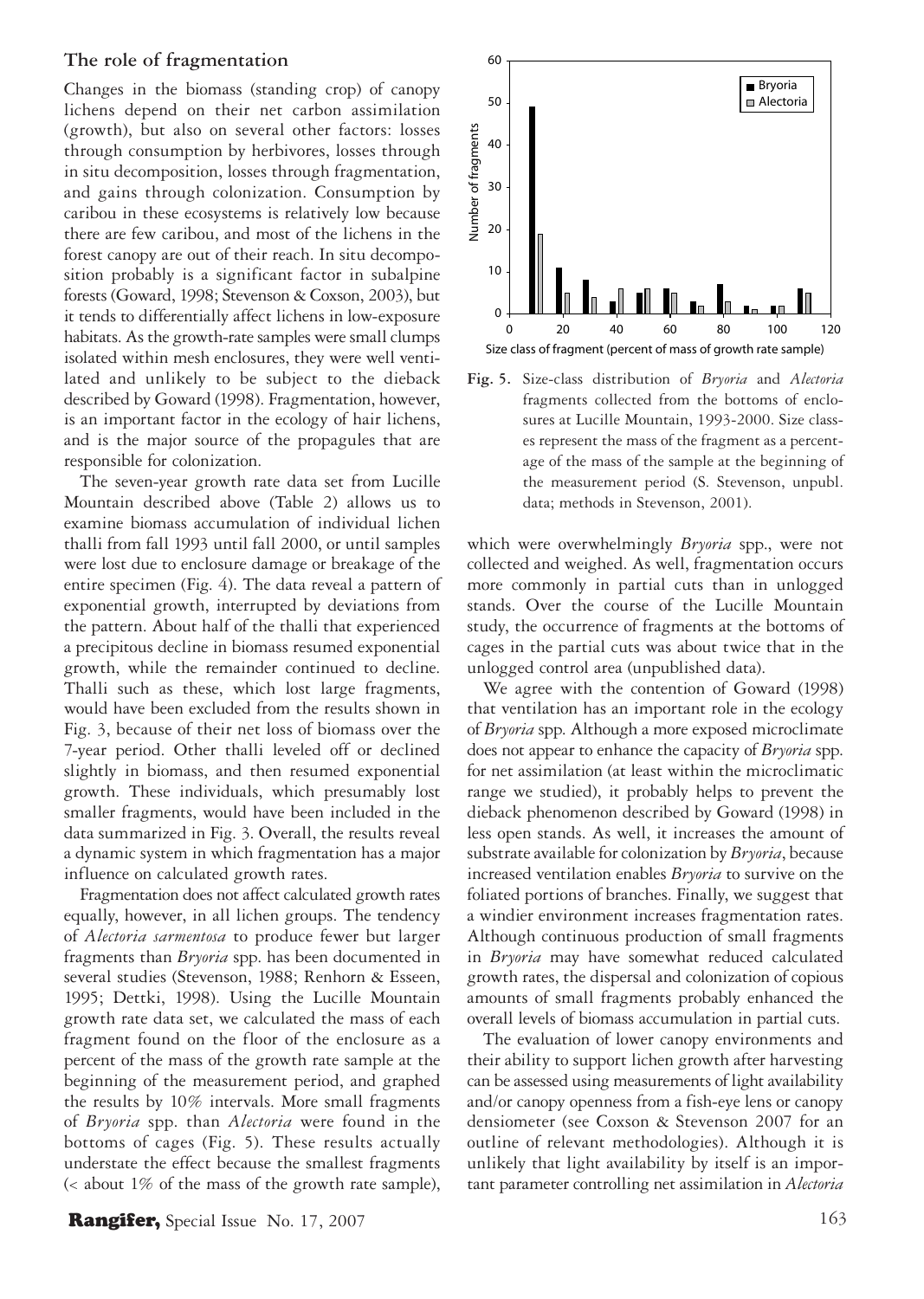or *Bryoria* (Coxson & Coyle, 2003), it provides a valuable surrogate for the assessment of convective exchange and associated ventilation of lichen thalli. Vertical profiling of convective exchange within forest stands, using cup- or hot-wire anemometers, provides a more direct assessment of canopy ventilation, though installation costs can be high. Direct measurements of lichen hydration status using impedance measurements may provide the most cost-effective approach for assessing lichen growth environments (Coxson, 1991), though care must be taken to ensure sufficient replication to capture what can be quite high levels of variability between adjacent branches.

#### **Management implications**

The development of partial-cutting prescriptions that will maintain adequate availability of forage lichens for mountain caribou in Engelmann spruce-subalpine fir forests requires a balance between increasing the level of exposure of retained trees to enhance tree-level *Bryoria* accumulation, and retaining enough trees that stand-level lichen biomass is adequate. It is now clear that over time, partial cutting not only increases the relative proportion of *Bryoria* to *Alectoria*, but also increases the total amount of forage lichen available on individual trees. Prescriptions that enhance exposure while keeping basal area removal low will maintain forage best. Naturally clumped groups of trees in old stands have been found to support significantly more forage lichens per branch than solitary trees (Campbell & Coxson, 2001), and are prime candidates for retention in partial cutting prescriptions.

Maintaining a continuous supply of forage lichen at the stand level is critical to meet the objective of maintaining large, unfragmented areas of habitat for mountain caribou. Because lichen colonization on regenerating trees is slow – despite abundant propagules for colonization – prescriptions should be designed to maintain adequate lichen biomass at the stand level on residual trees. Stands with high basal area removal may show continued low lichen availability at the stand level over much of the rotation age of the stand. We recommend that managers continue to restrict basal area removal to 30% or less in partial cuts planned to maintain habitat for mountain caribou, as recommended by Stevenson *et al*. (2001).

As the regeneration develops after partial cutting, it begins to reduce ventilation in the lower canopy of residual trees, and if the regeneration is dense, it may trigger dieback of *Bryoria* spp. At this stage, spacing of the regeneration may help maintain lichen availability on the residuals. Planting or spacing prescriptions that encourage a clumped distribution of the regeneration may help maintain ventilation, and also enhance the

future ability of the young trees to support forage lichens. Nevertheless, managers who seek to maintain a continuous source of lichen using selection-harvesting systems in mountain caribou range should not expect a second harvest entry in less than 80 years.

## **Acknowledgments**

Major funders for the authors' research cited here have been Wildlife Habitat Canada, British Columbia Habitat Conservation Fund, Canada-British Columbia Forest Resources Development Agreement II, Forest Renewal BC, and the British Columbia Forest Science Program. We appreciate the contributions of colleagues who allowed us to use unpublished data. The manuscript was improved by the comments of two anonymous reviewers.

## **Literature cited**

- **Apps, C. D. & McLellan, B. N.** 2006. Factors influencing the dispersion and fragmentation of endangered mountain caribou populations. – *Biological Conservation* 130: 84-87.
- **Armleder, H. M., Stevenson, S. K. & Walker, S. D.** 1992. *Estimating the abundance of arboreal forage lichens.* BC Min. For. Land Manage. Handb. Field Guide Insert 7, Victoria, B.C. 22pp.
- **Bunnell, F. L., Goward, T. Houde, I. & Björk, C.** 2007. Larch seed trees sustain arboreal lichens and encourage recolonization of regenerating stands. – *West. J. Appl. For.* 22: 94-98.
- **Campbell, J., & Coxson, D. S.** 2001. Canopy microclimate and arboreal lichen loading in subalpine spruce-fir forest. – *Can. J. Bot.* 79: 537-555.
- **Campbell, J & Fredeen, A. L**. 2004. *Lobaria pulmonaria* abundance as an indicator of macrolichen diversity in Interior Cedar-Hemlock forests of east-central British Columbia. – *Can. J. Bot*. 82: 970-982.
- **Coxson, D. S.,** 1991. Impedance measurement of thallus moisture content in lichens. – *Lichenologist* 23: 77-84.
- **Coxson, D. S., & Coyle, M**., 2003. Niche partitioning and photosynthetic response of Alectorioid lichens from subalpine spruce–fir forest in north-central British Columbia, Canada: the role of canopy microclimate gradients. – *Lichenologist* 35: 157-175.
- **Coxson, D. S. & Stevenson, S. K**. 2007. Growth rate responses of *Lobaria pulmonaria* to canopy structure in even-aged and old-growth cedar-hemlock forests. – *For. Ecol. and Manage.* 242: 5-16.
- **Coxson, D. S., Stevenson, S. K. & Campbell, J.** 2003. Short-term impacts of partial cutting on lichen retention and canopy microclimate in an Engelmann Spruce-Subalpine Fir forest in north-central British Columbia. – *Can. J. For. Res*. 33: 830-841.
- **DeLong, D., Miller, J. McLellan, B. & Terry, E.** 1999. Partial cutting prescriptions for mountain caribou in the